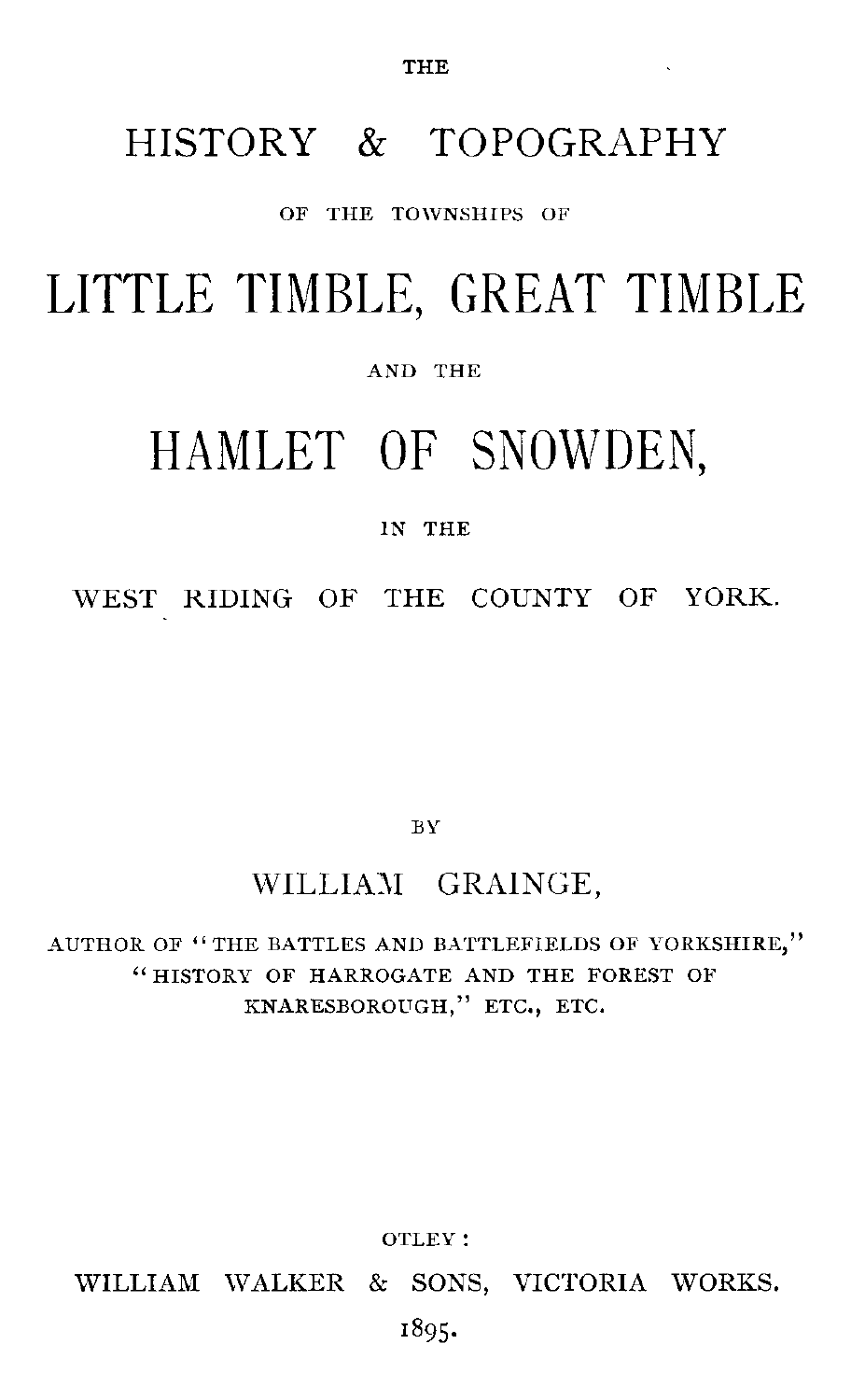

## 'Preface.



Y reasons for writing this minute piece of history and topography, treating of a district so small, and apparently so insignificant, as

the Timbles and Snowden, may be briefly stated as follows :—A desire to put on record something of the history of the village of Great Timble, which has lately been so highly favoured as to become possessed of a free school and library, the munificent gift of a gentleman who can possibly have no other object in view than the mental and moral improvement of the villagers—a possession of which many a place with ten times its population and importance might be justly proud. Such gifts are importance might be justly proud. not of momentary importance ; they have an influence extending into future ages, and men and women yet unborn may bless the generous donor. Such actions need no eulogium from me, they speak for themselves with a voice far more distinct and emphatic than mine ; yet, the simple recital of such actions may induce other wealthy men to "go and do likewise."

Another reason, or perhaps an ambition, was to unravel the mystery of the building of Swinsty Hall that lonely antique gem of the Washburn valley—to test the legend of its foundation, and trace the line of its real builders and owners ; and in this object I think I have succeeded.

One more reason was to perpetuate the memory of the residence of Edward Fairfax, the Elizabethan poet, at Newhall, in Little Timble, before even the traditions attached to his name and fame have passed away. His house and lands have disappeared beneath an inland lake ; and surely it is an act of